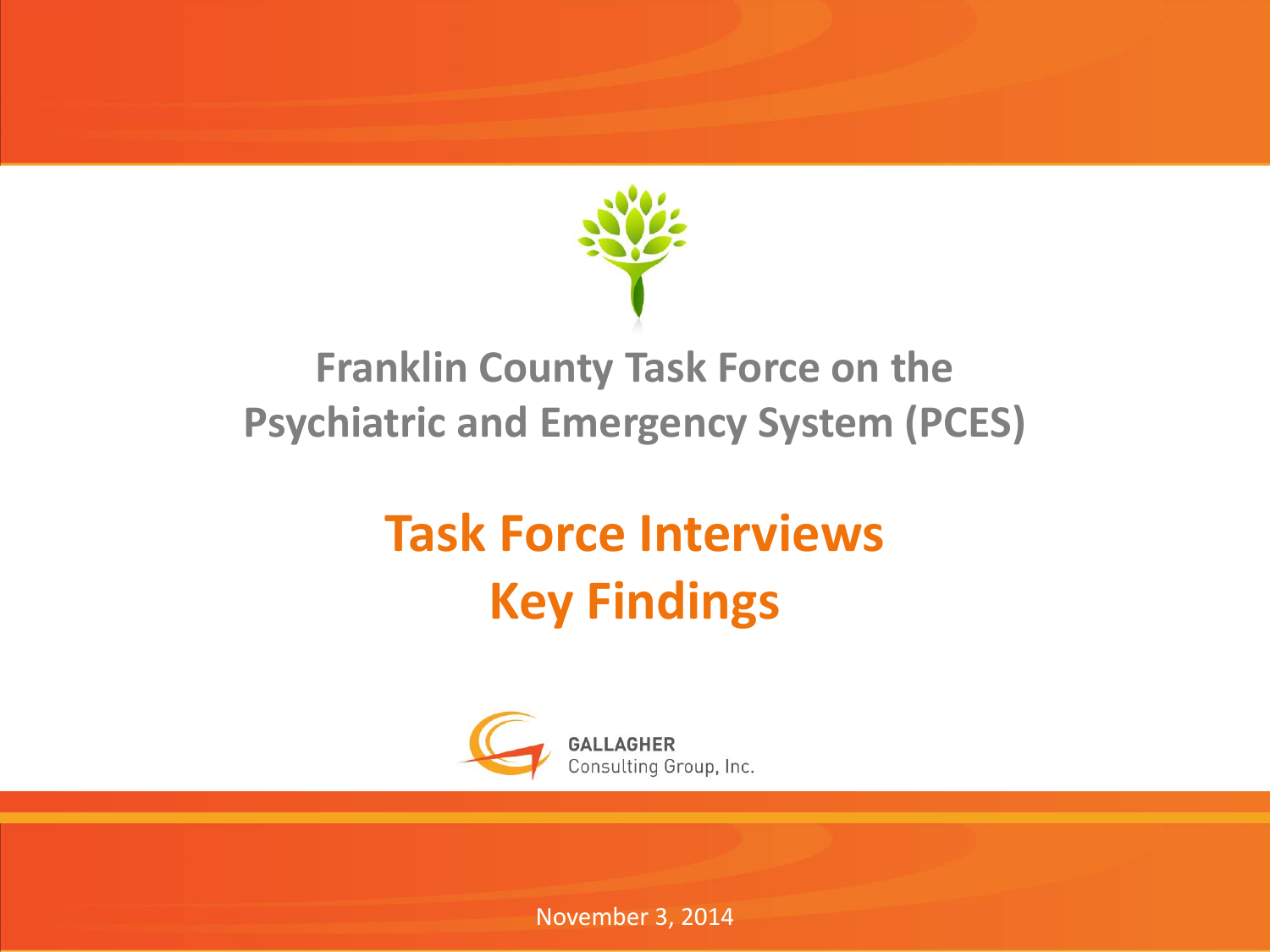# Methodology

- Conducted personal telephone interviews with members of Task Force
- 27 interviews completed
- Duration ranged 20-45 minutes
- Interview guide approved by project leaders
- Field work: October 8 27, 2014



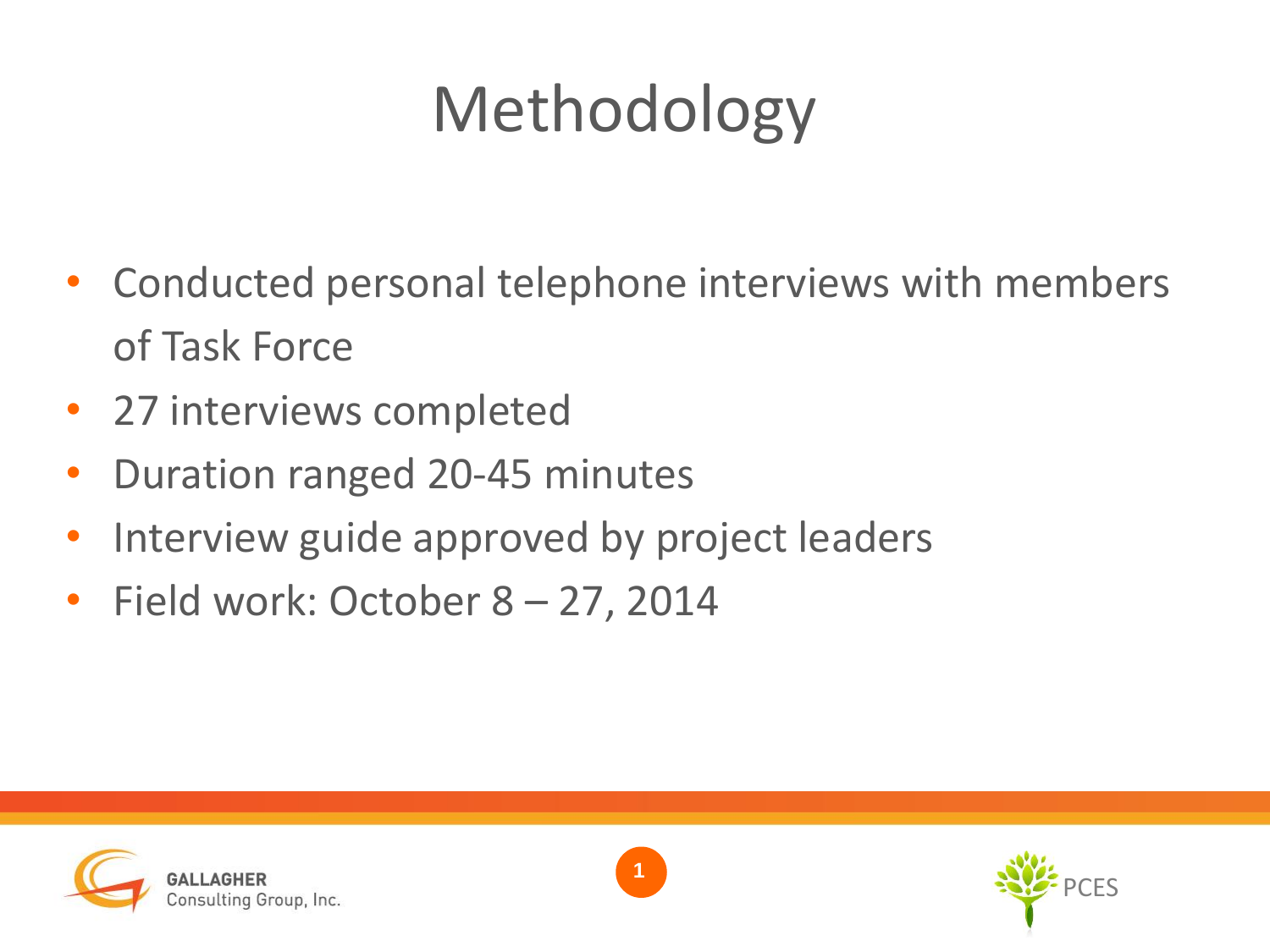### Reason for participation

- Desire to improve care for individuals with mental illness
- To lend expertise and be part of a solution
- Strong belief that solution requires collaborative action
	- Bed board example
	- Complexity requires all parties to be at the table
- Help advance mission/goals of my organization
- To ensure behavioral health receives the attention it deserves
- Was asked to participate by funding partner(s)





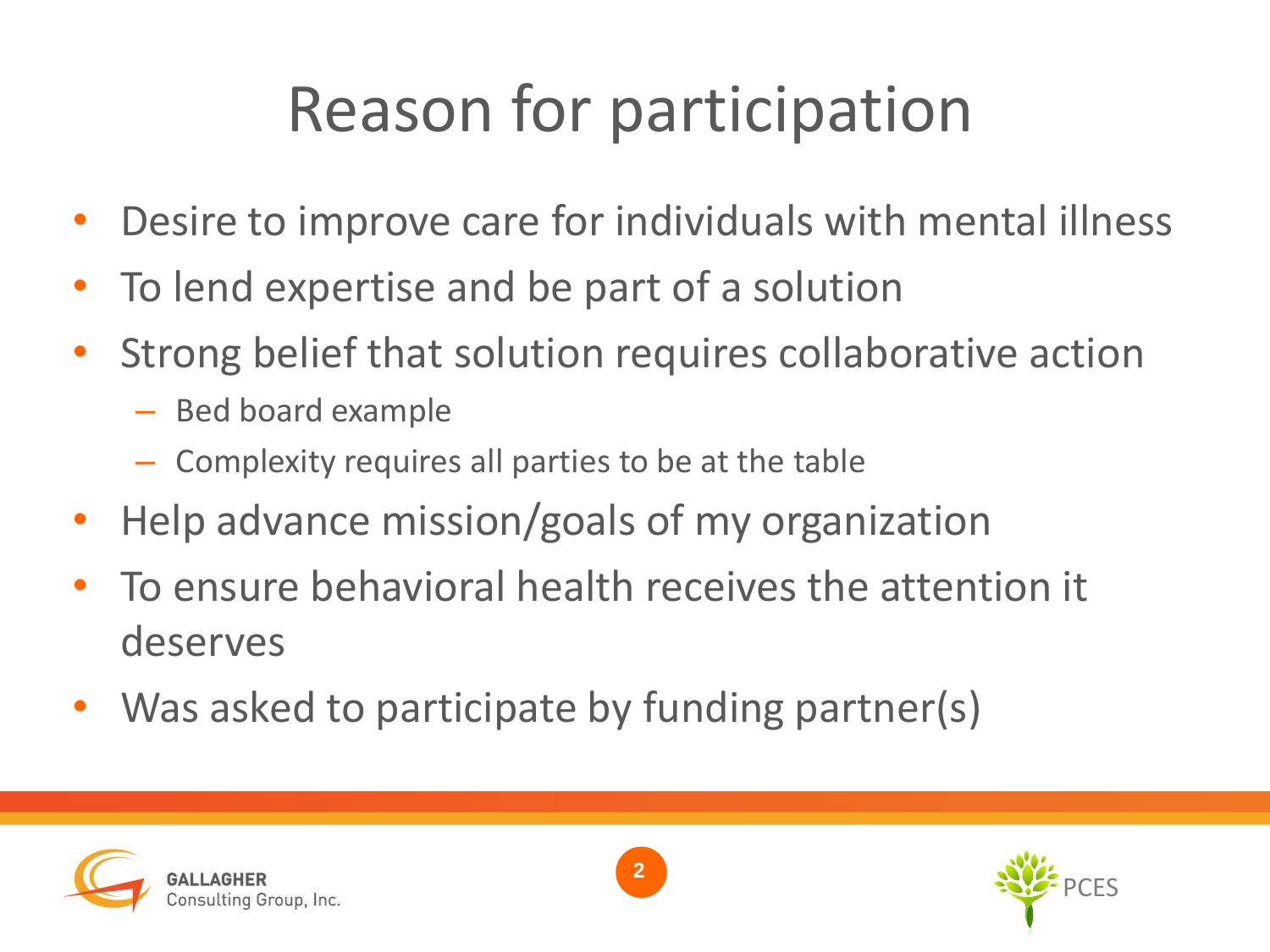### Reason for participation

- To advocate for those with mental illness and their families
- Not satisfied with current laws related to patients with mental illness
- Desire to learn and gain understanding from colleagues about the issue





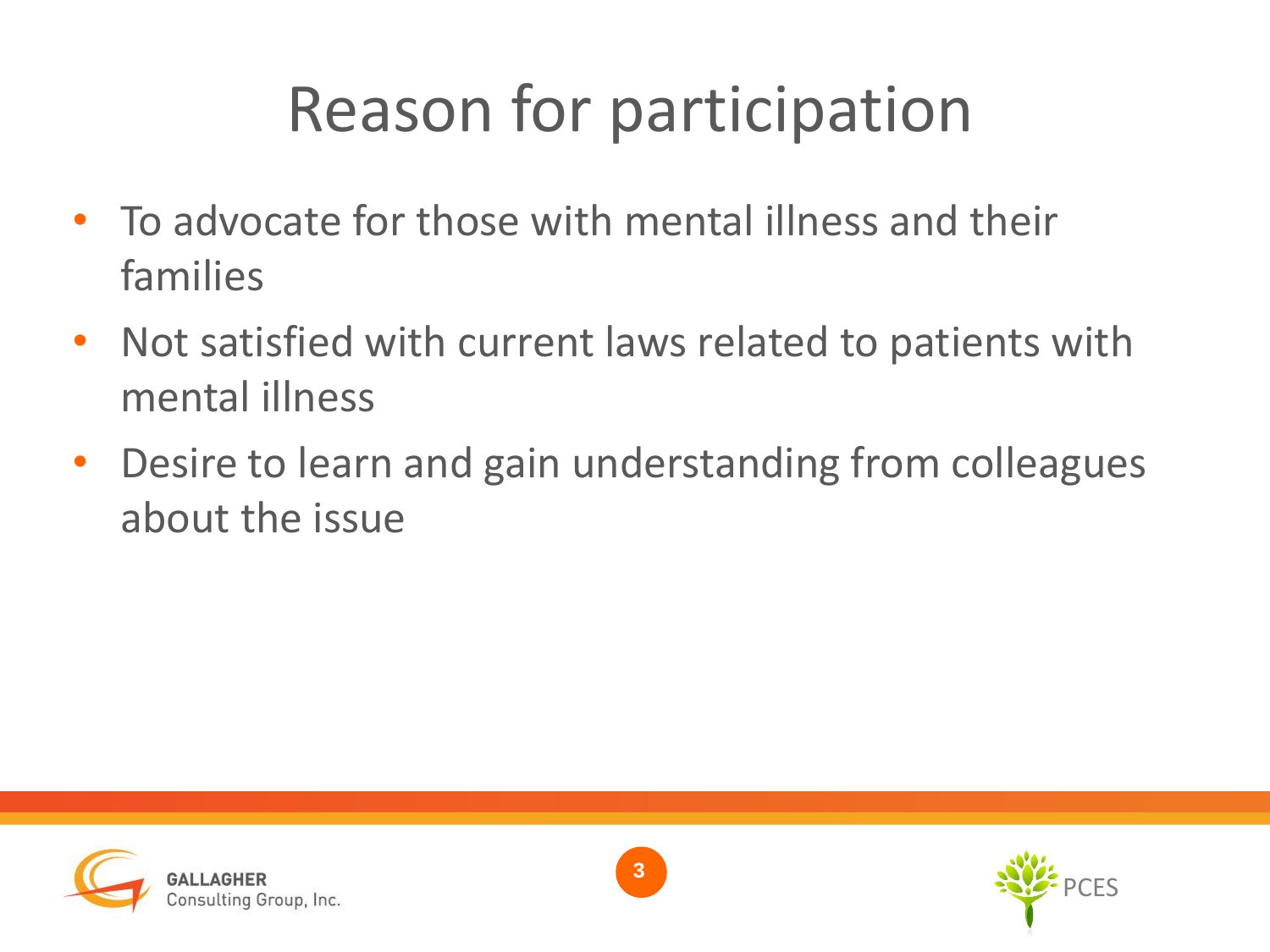### Expectations

- Ensure region has comprehensive system of care for individuals who present in crisis for mental health or addiction issues
- Develop clinical solutions for early intervention and better integration of care
- Develop long term solution to improve system
- Policy recommendations and changes
- Better understanding of the entire system
- Take real action





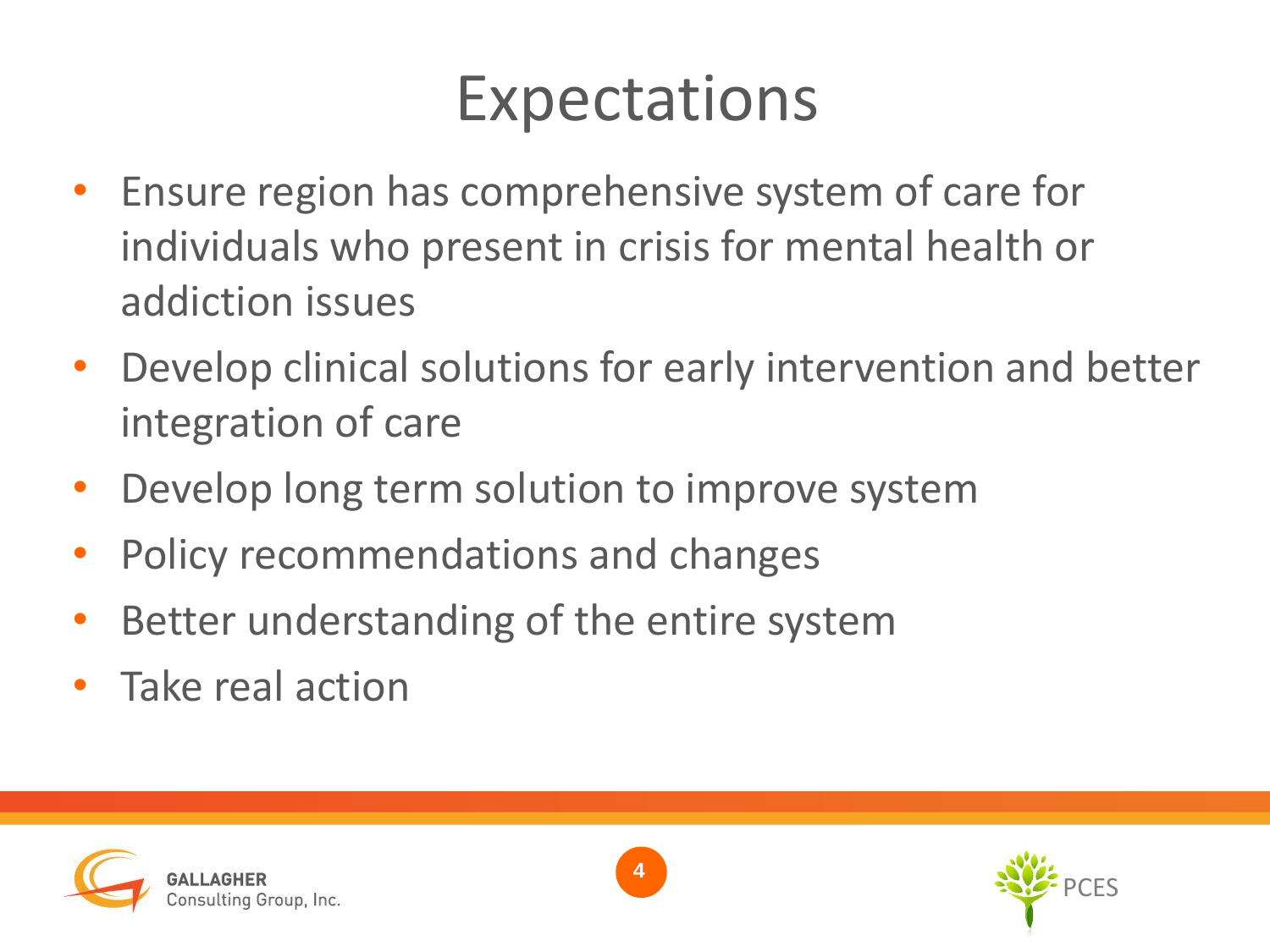#### Expectations

- Reduce ER use for psychiatric crisis
- Scale solution to meet growing need
- Hopeful that group remains together beyond this effort





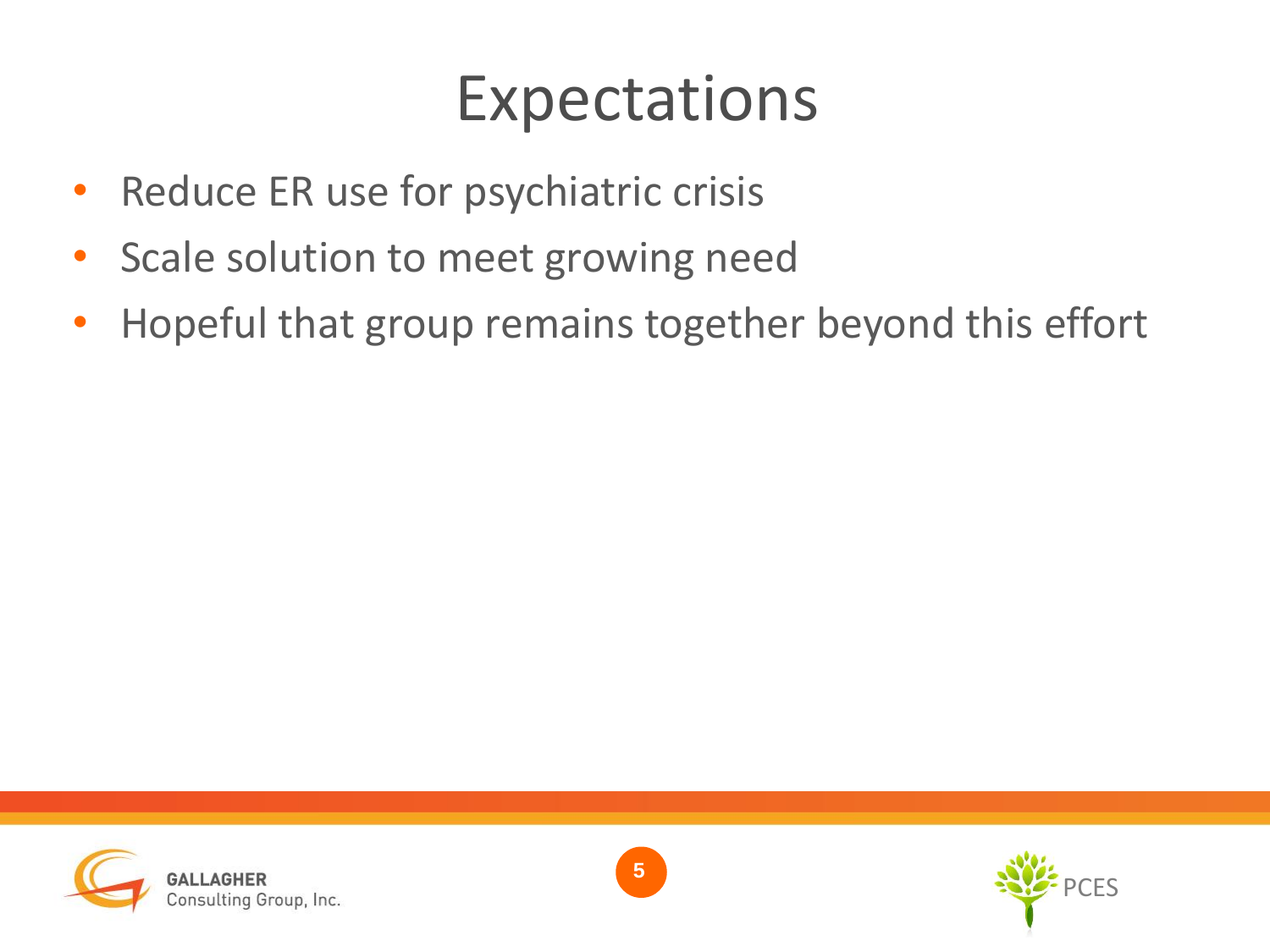### Models & best practices for consideration

- Crisis mobile teams
- Early intervention
- Telemedicine/tele psychiatry
- OSU's CALM program Crisis, Assessment & Linkage Management
- Integrative health models
- American Psychiatric Association
- University of Pittsburgh Medical Center
- **Communities** 
	- University of Cincinnati/Hamilton County
	- Franklin County
	- Minneapolis
	- Madison





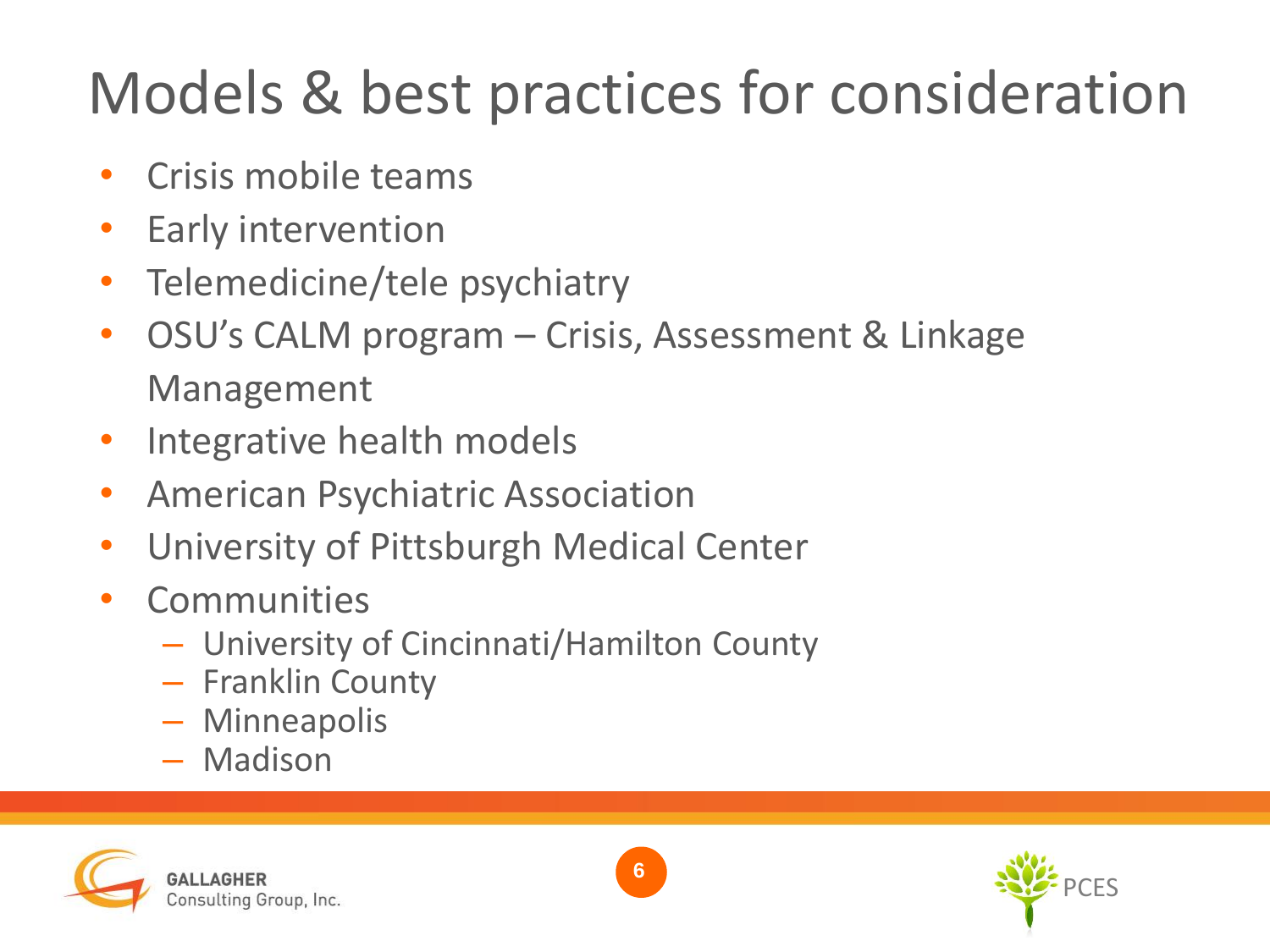#### Most critical psychiatric & emergency issues

- Medicaid expansion
- Drug and alcohol addiction
- Lack of adequate housing and after care services
- Lack of beds available
- Shortage of psychiatrists
- Lack of care coordination
- Stigma related to mental illness
- Growing population in region
- Lack of programs for youth/teens
- Health care delivery system is highly fractured
- Lack of providers who accept Medicaid
- System places too much burden on Netcare





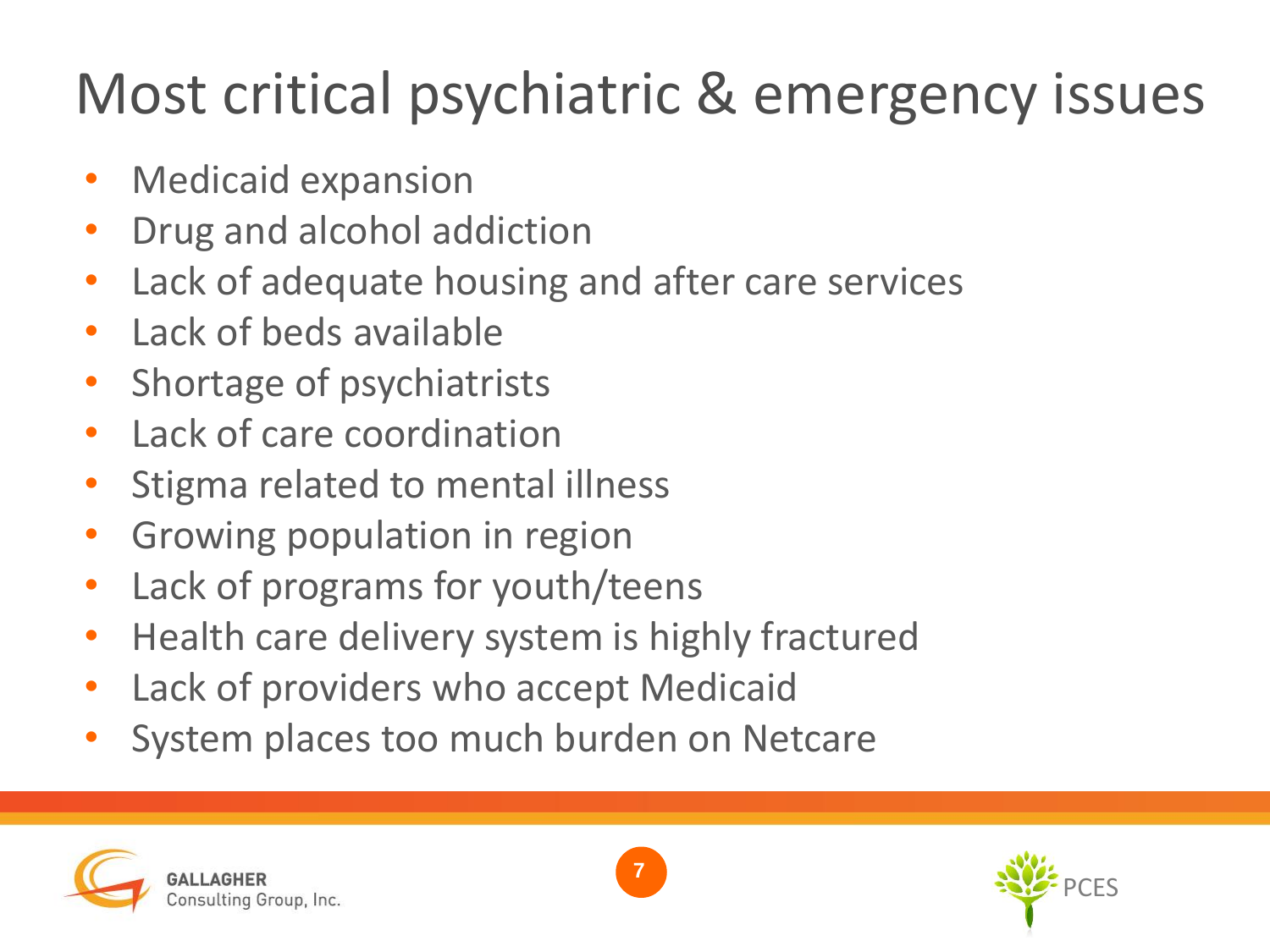### Success factors for task force effort

- Must be patient-centered
- Uniform knowledge base and shared understanding of the issue and the data
- Reliance on data and evidence-based practices
- Open minds/forward-thinking
	- Be willing to explore alternative models, change the existing system, or build a new one
- Trust/View each other as collaborators not competitors
- Address major contributing issues (e.g., addiction, housing, Medicaid expansion, staffing shortages)
- Must look at a long-term plan





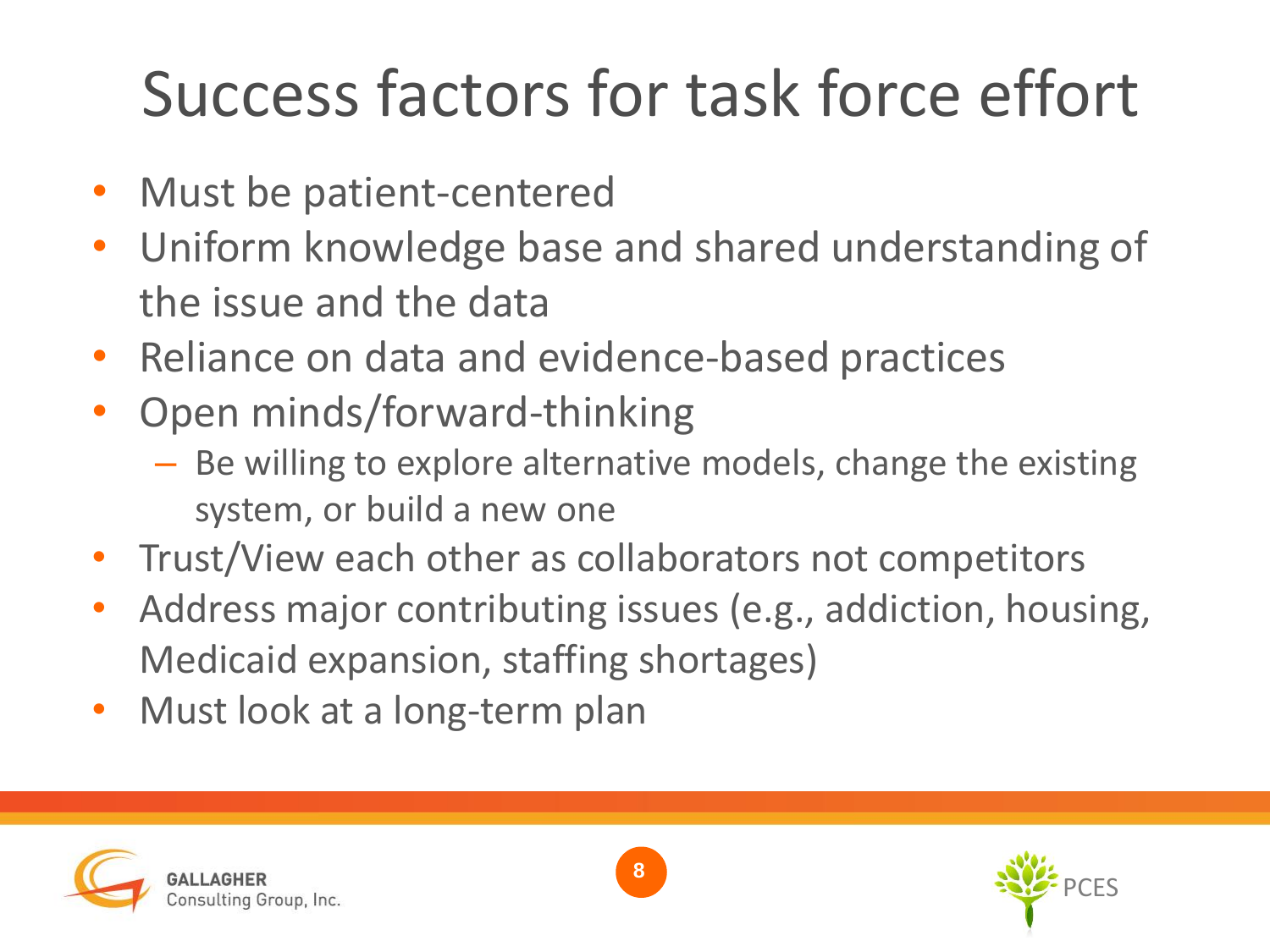### Success factors for task force effort

- Be respectful of all expertise on the task force
- Find areas of consensus
- Right people at the table who can make things happen
- Shared community solution and responsibility
	- All must be willing to "give a little" to solve problem
	- For-profits and nonprofits must be part of the solution
- Define requirements of a comprehensive system of care
- View emergency psychiatry as a specialty
- Consider subcommittee of clinicians to work on treatment recommendations





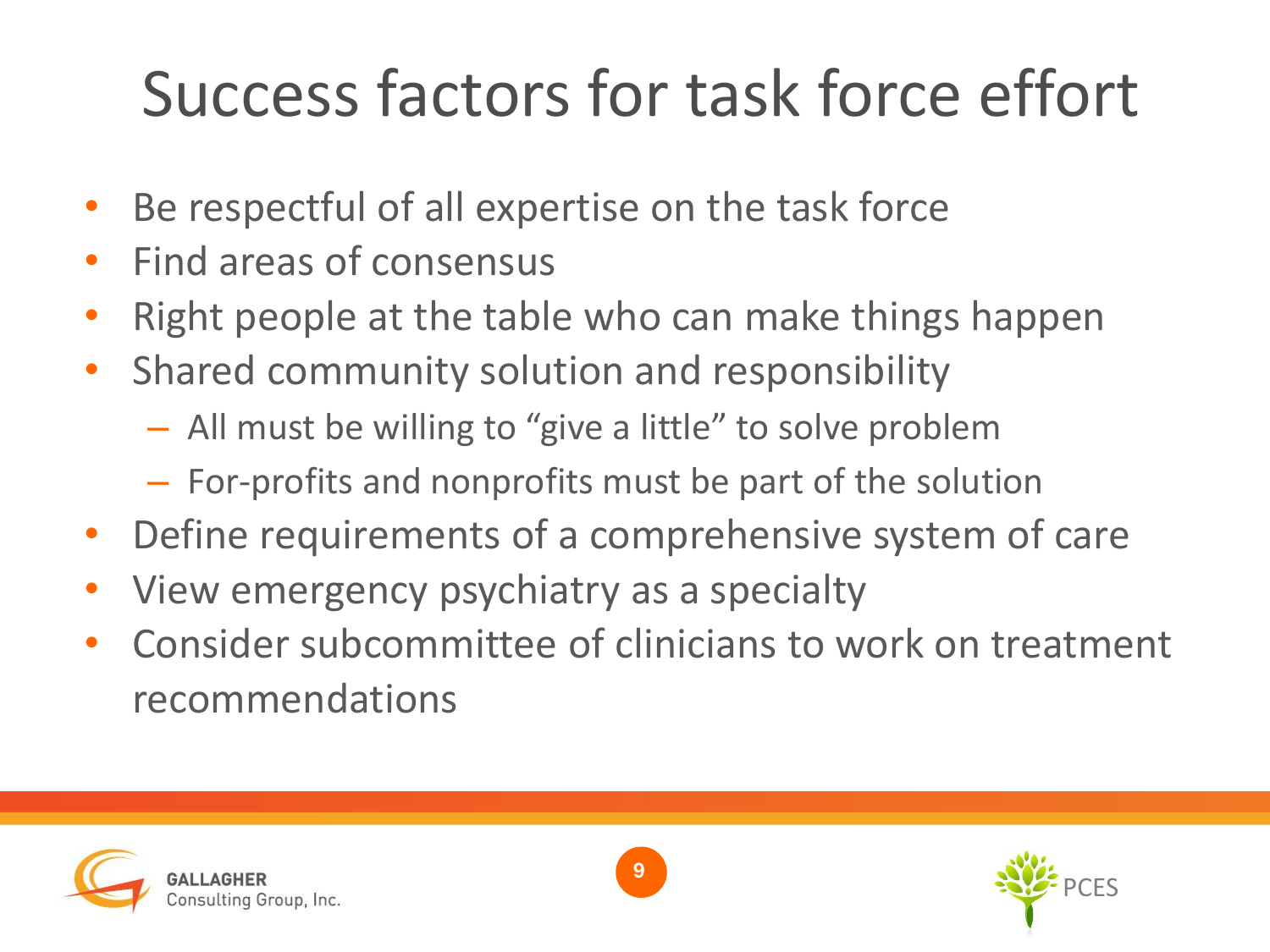### Potential barriers to success

- Funding pressures
- Organizational pressures
- Resistance to change
- Rapid changes in policy arena
	- Reimbursement issues
- May need to reach out and include others to implement the recommendations



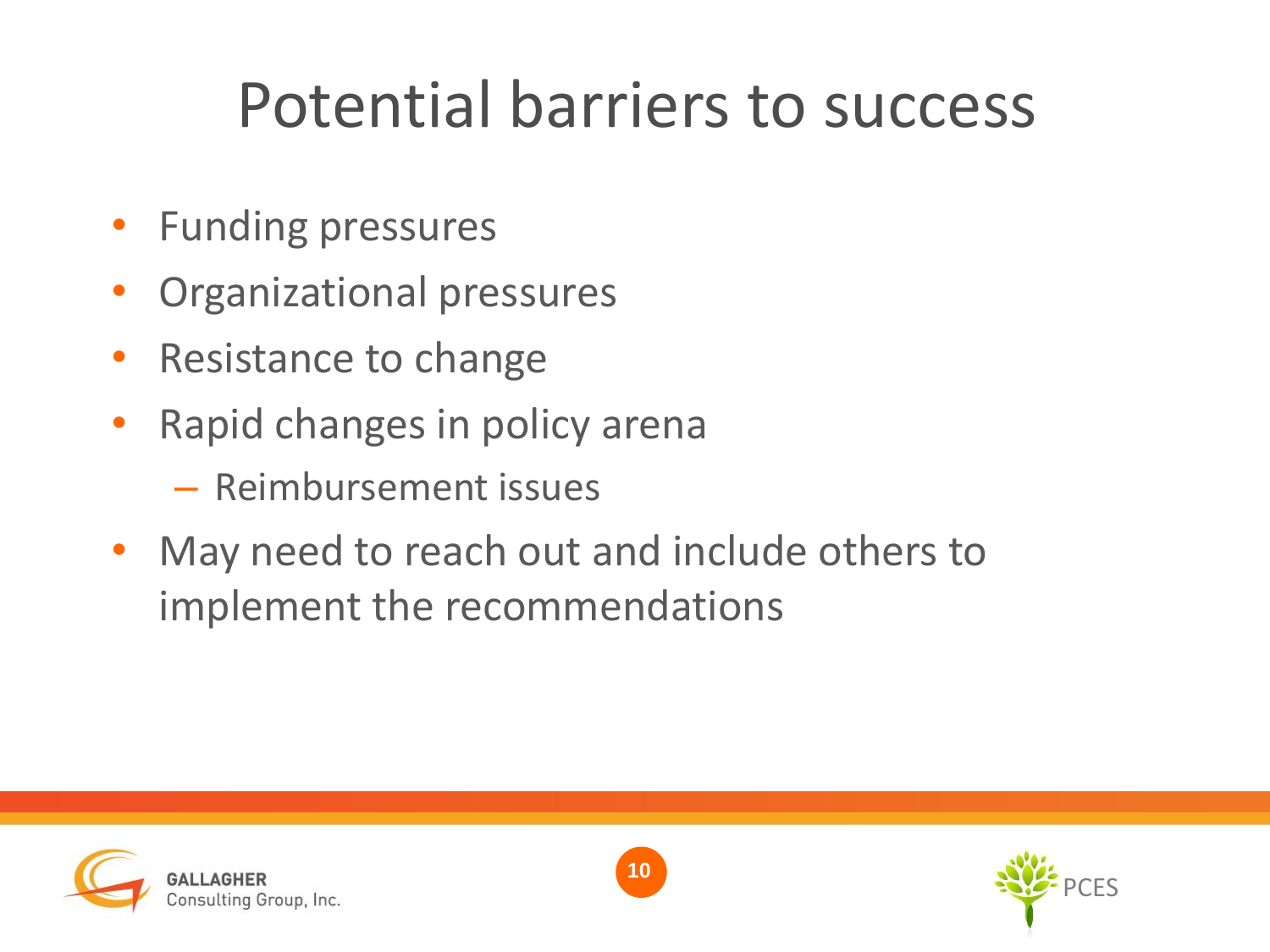### Desired agenda topics

- Understand the origin for the task force
	- Why are funders investing in this initiative? Why now?
- Learning about other task force members and organizations
	- What is available now? What are you doing?
- Define expectations and desired outcomes
	- Charter and purpose statement
	- Goals and objectives
- Ground rules/rules of engagement
- Define specific needs





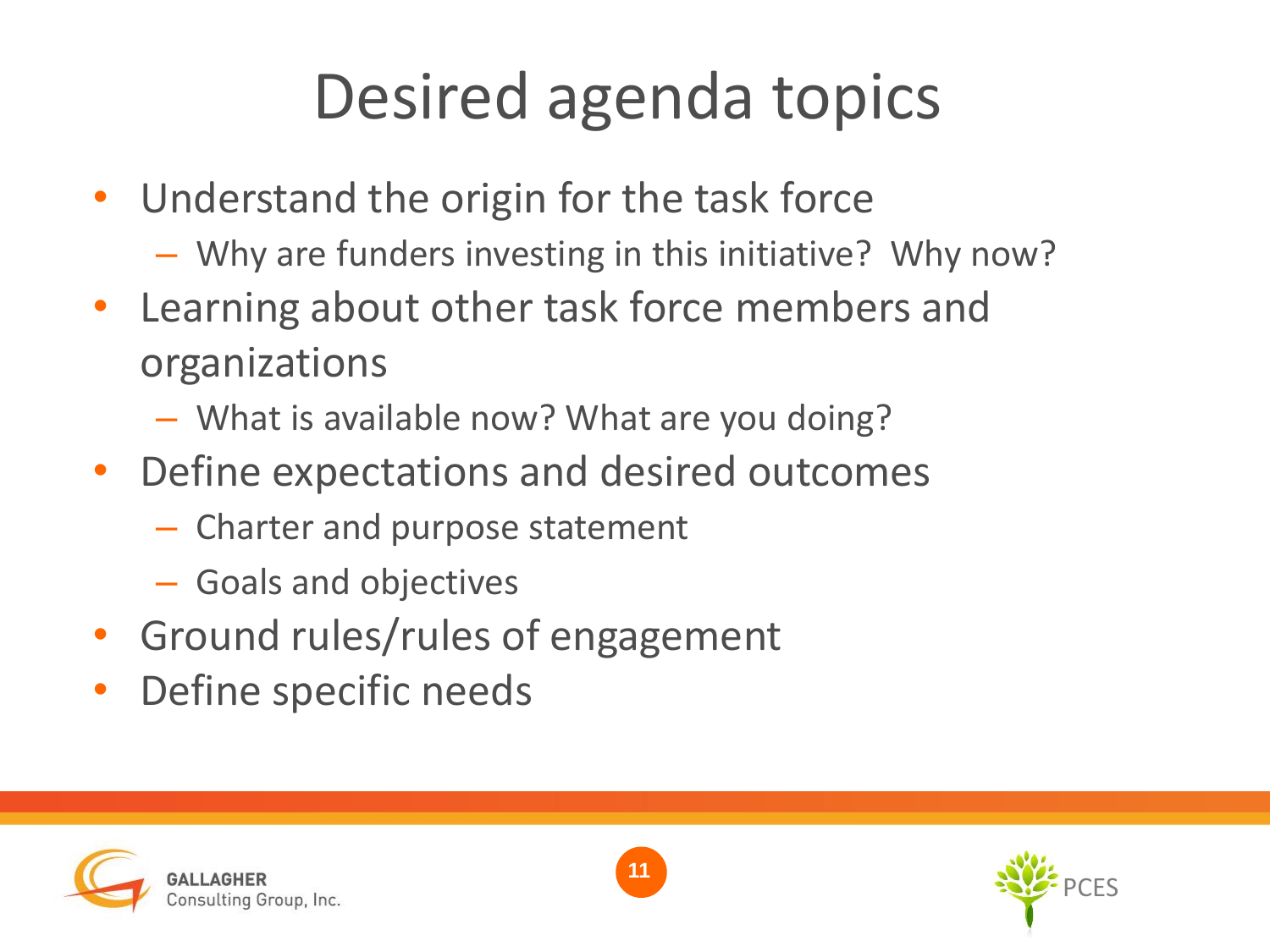# Desired agenda topics

- Clarification about how the system works now
- Define scope of problem and review existing data
	- Trends
	- Community needs/gaps
	- Resources currently available
	- Scope: youth and adults?
- Define ideal system of care for individual in crisis
- Historical perspective/Bed board history
- Identify best practices & evidence based models
- Medicaid expansion & reimbursement topics





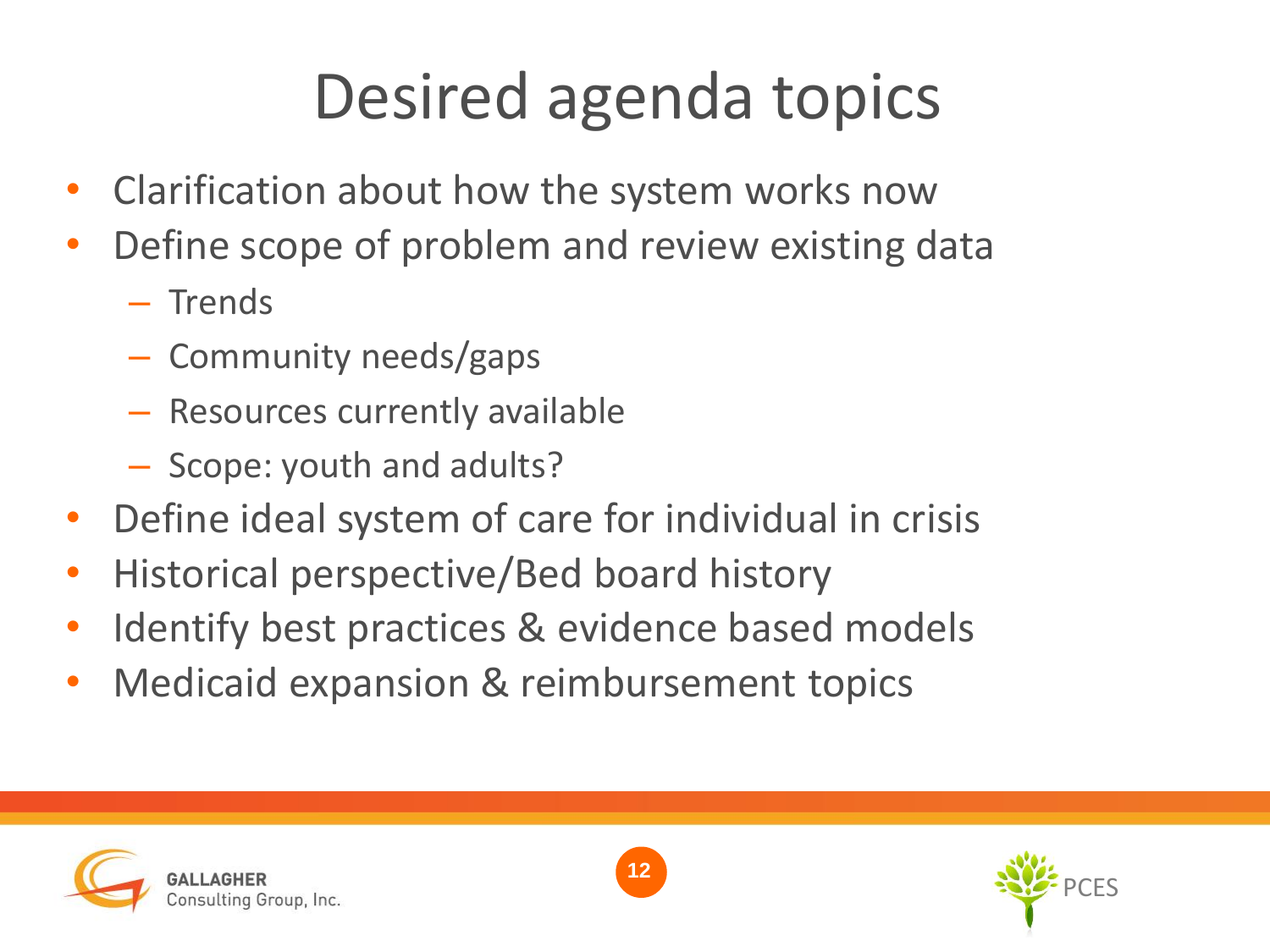### Summary observations

- Majority have sincere desire to collaborate and learn from other participants
- Group members have varied levels of understanding of the issue, how the current system works, and what resources are currently available
- There is group consensus that this initiative is needed
- All acknowledge that funding and reimbursement issues must be addressed
- Strong majority stress that any recommendations must be data-driven and evidence-based





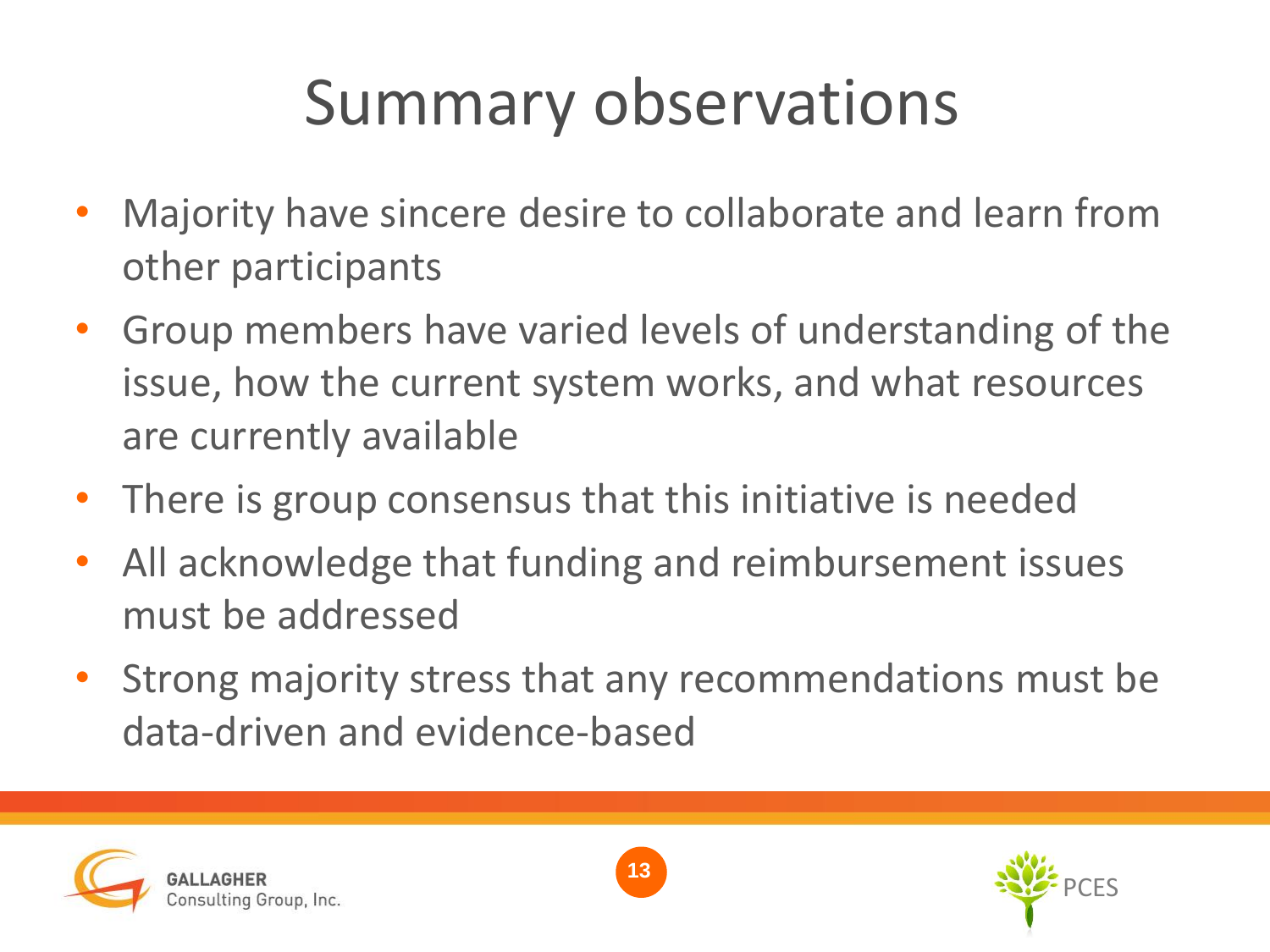### Summary observations

- Respondents have a healthy combination of optimism and realism
- Several mentioned the Bed Board effort as an example of how collaboration can affect real, positive change
- Task force members most often cited funding and policy as the drivers impacting the implementation of any recommendations the group may develop